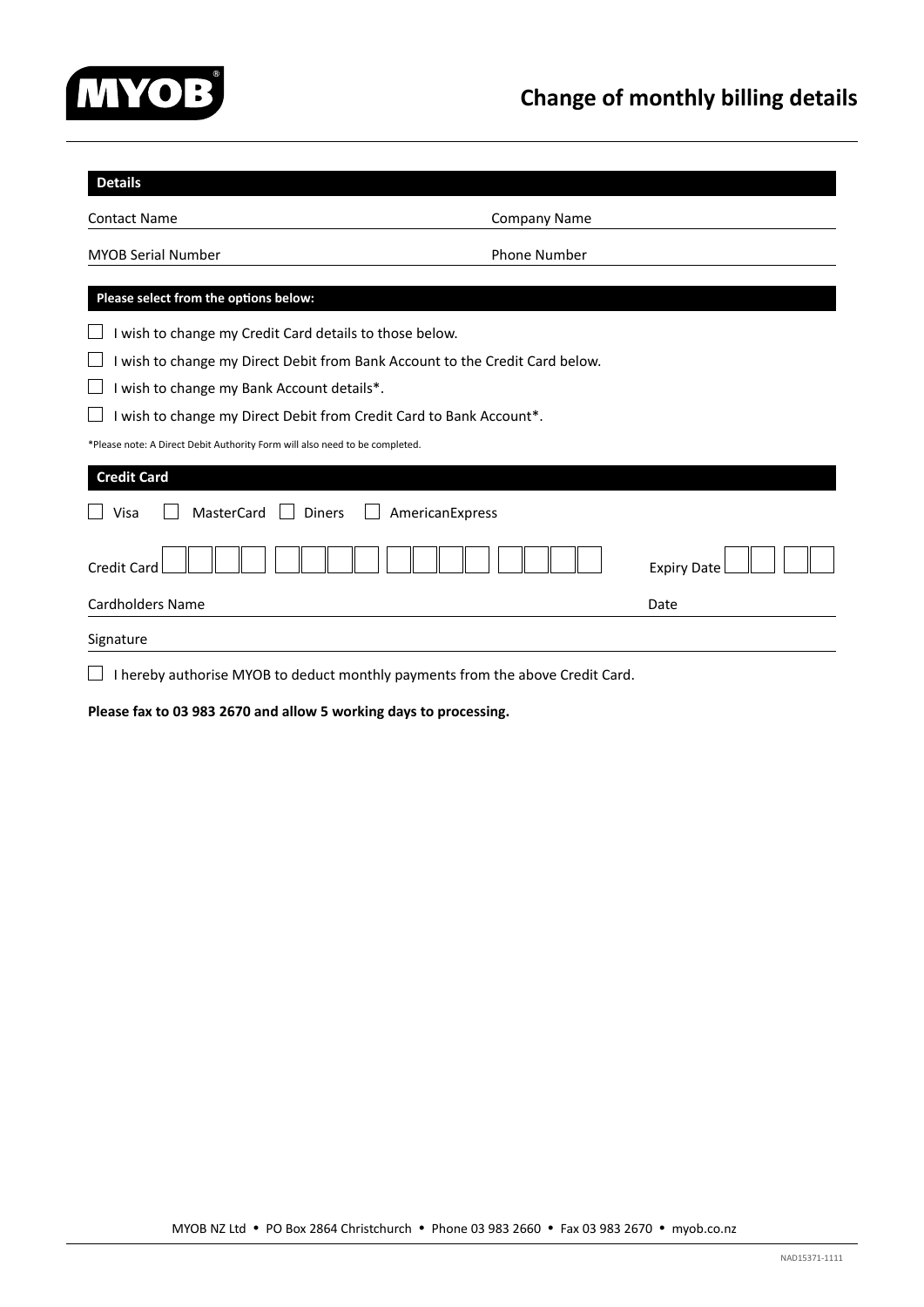

# MYOB NZ Limited

PO Box 2864, Christchurch

# To: The Manager

| Bank              |                                                                                                                      |            | <b>Branch</b>              |                                                                                                                |
|-------------------|----------------------------------------------------------------------------------------------------------------------|------------|----------------------------|----------------------------------------------------------------------------------------------------------------|
| Address           |                                                                                                                      |            | Town/City                  |                                                                                                                |
|                   |                                                                                                                      |            |                            |                                                                                                                |
| 1.                | $I/We$ _                                                                                                             |            |                            |                                                                                                                |
|                   | Practice Name                                                                                                        |            | Serial Number/ Client Code |                                                                                                                |
| Bank              | which MYOB NZ Ltd (hereafter referred to as the Initiator) initiate by Direct Debit.<br><b>Branch</b><br>Account No. |            | Suffix                     | <b>Account Name</b>                                                                                            |
|                   | Information to appear on my/our Bank Statement:                                                                      |            |                            |                                                                                                                |
| Payer Particulars |                                                                                                                      | Payer Code |                            | Payer Reference                                                                                                |
| 2.                | reverse of this form.                                                                                                |            |                            | I/We acknowledge and accept that the Bank accepts this authority only upon the conditions listed on the        |
| 3.                | If debiting from a joint bank account, all signatories may be required.                                              |            |                            | This Direct Debit Request form must be signed by an authorised signatory (or signatories) of the bank account. |



# PLEASE POST ORIGINAL DIRECT DEBIT FORM TO MYOB NZ LTD. THANK YOU.

|               | FOR BANK USE ONLY:                                                                                                                     |                   | FOR MYOB USE ONLY: |
|---------------|----------------------------------------------------------------------------------------------------------------------------------------|-------------------|--------------------|
| APPROVED      | Original – Retain at Branch                                                                                                            |                   | Processed by:      |
| 0621<br>09/11 | Duplicate - Return to Registered User<br>We verify validity of Debtor's bank, branch<br>account number, and suffix has completed above | <b>BANK STAMP</b> | Checked by:        |
|               | and confirm that the authority has been loaded.                                                                                        |                   | Date:              |
|               | Initials:<br>Date: $/$ /                                                                                                               |                   |                    |